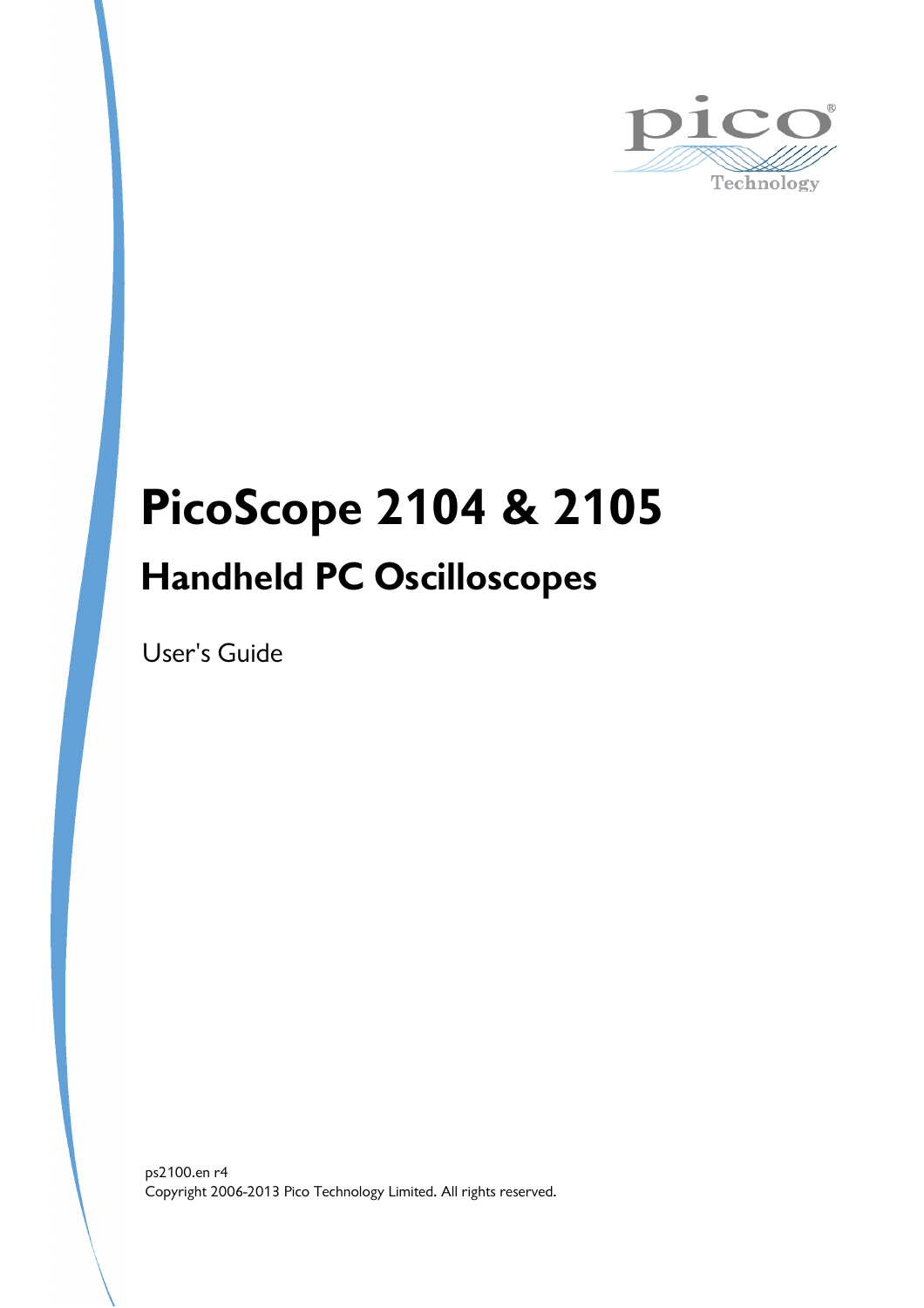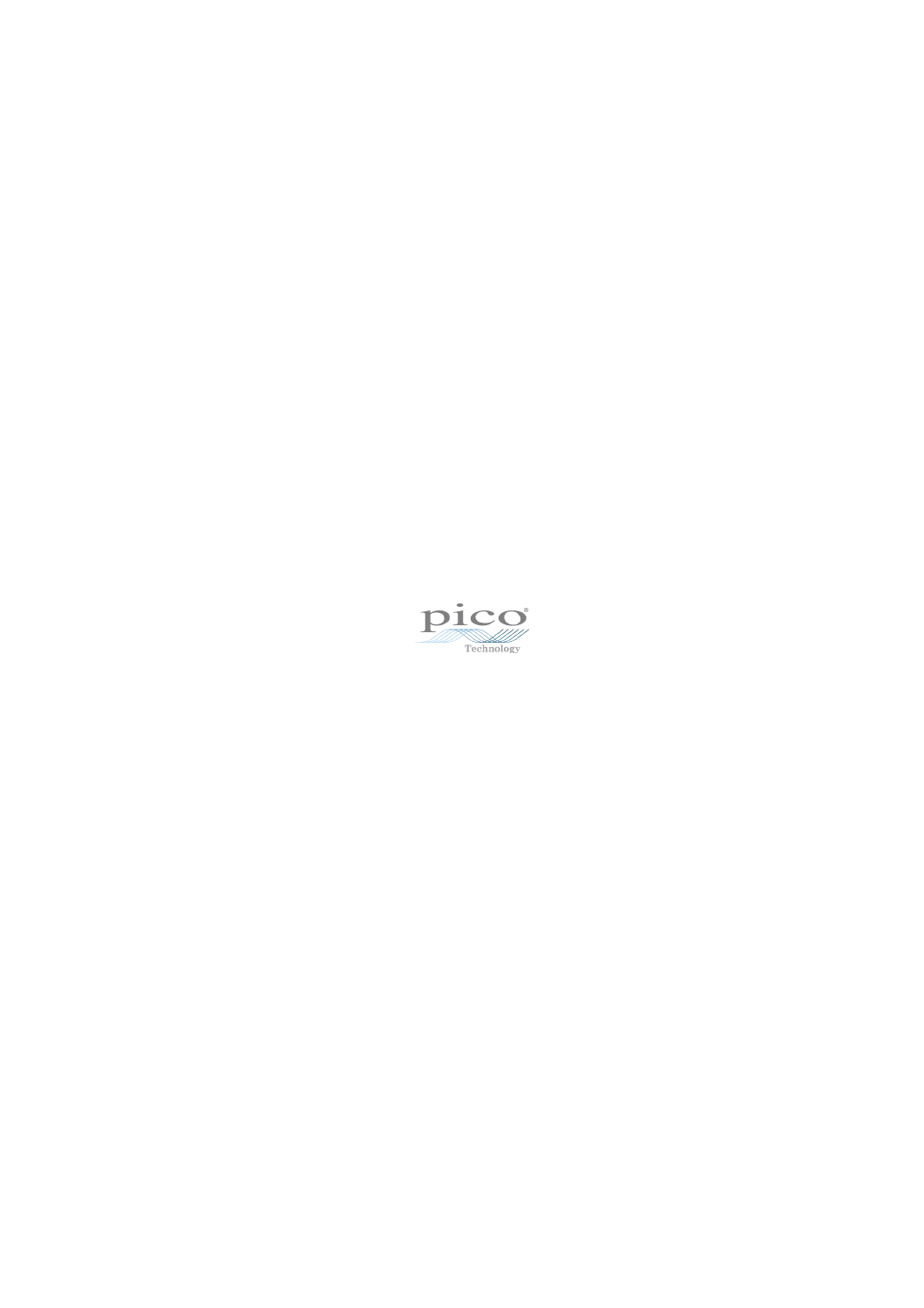# Contents

| 1 Overview                  |    |
|-----------------------------|----|
| 2 Safety symbols            |    |
| 3 Safety warning            |    |
| <b>4 FCC notice</b>         |    |
| 5 CE notice                 |    |
| <b>6 Licence conditions</b> |    |
| <b>7 Trademarks</b>         |    |
| 8 Warranty                  |    |
| 9 Company details           |    |
|                             |    |
|                             |    |
|                             |    |
| <b>3 Specifications</b>     |    |
|                             |    |
|                             |    |
| 4 Glossary                  |    |
| Index                       | 11 |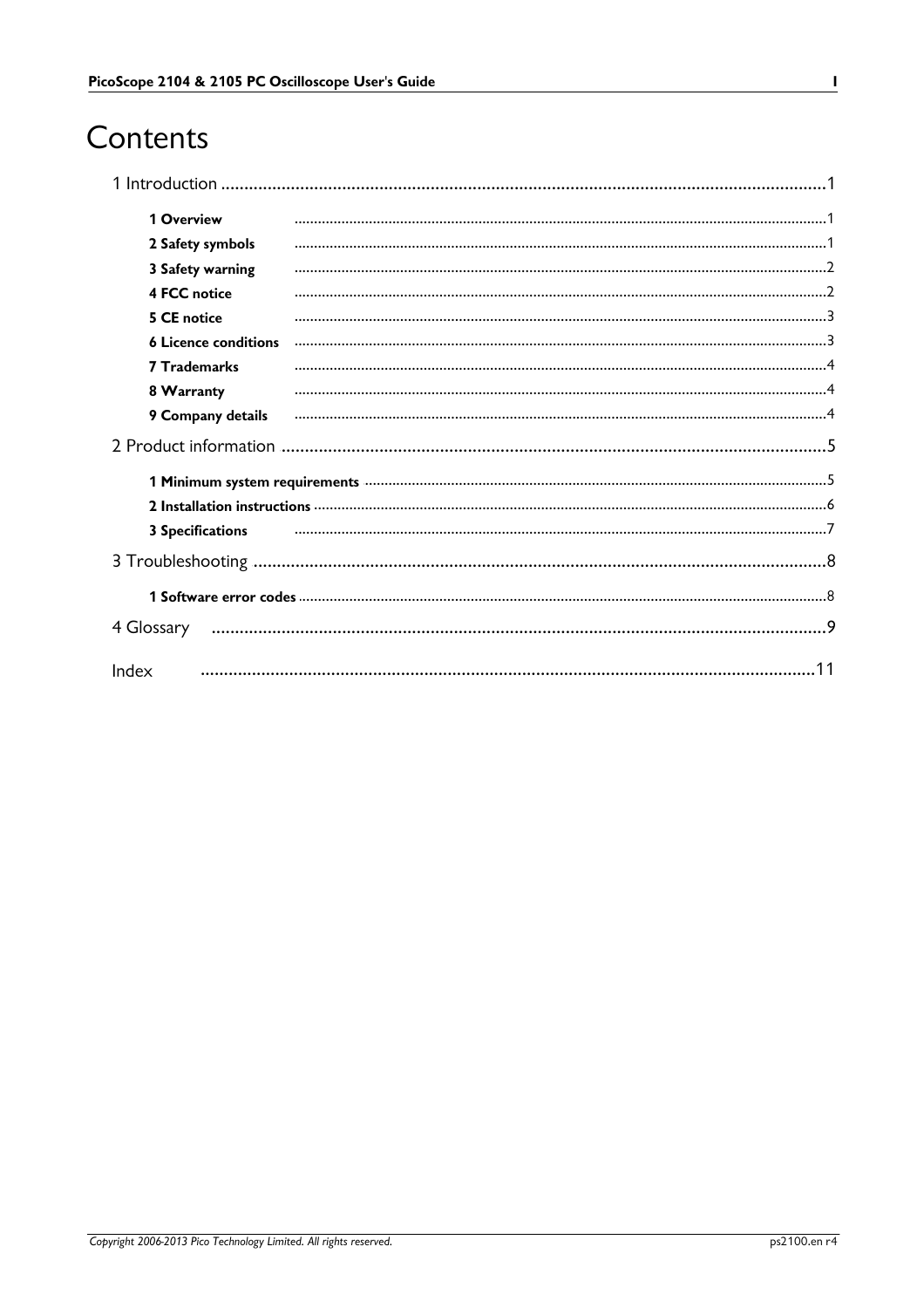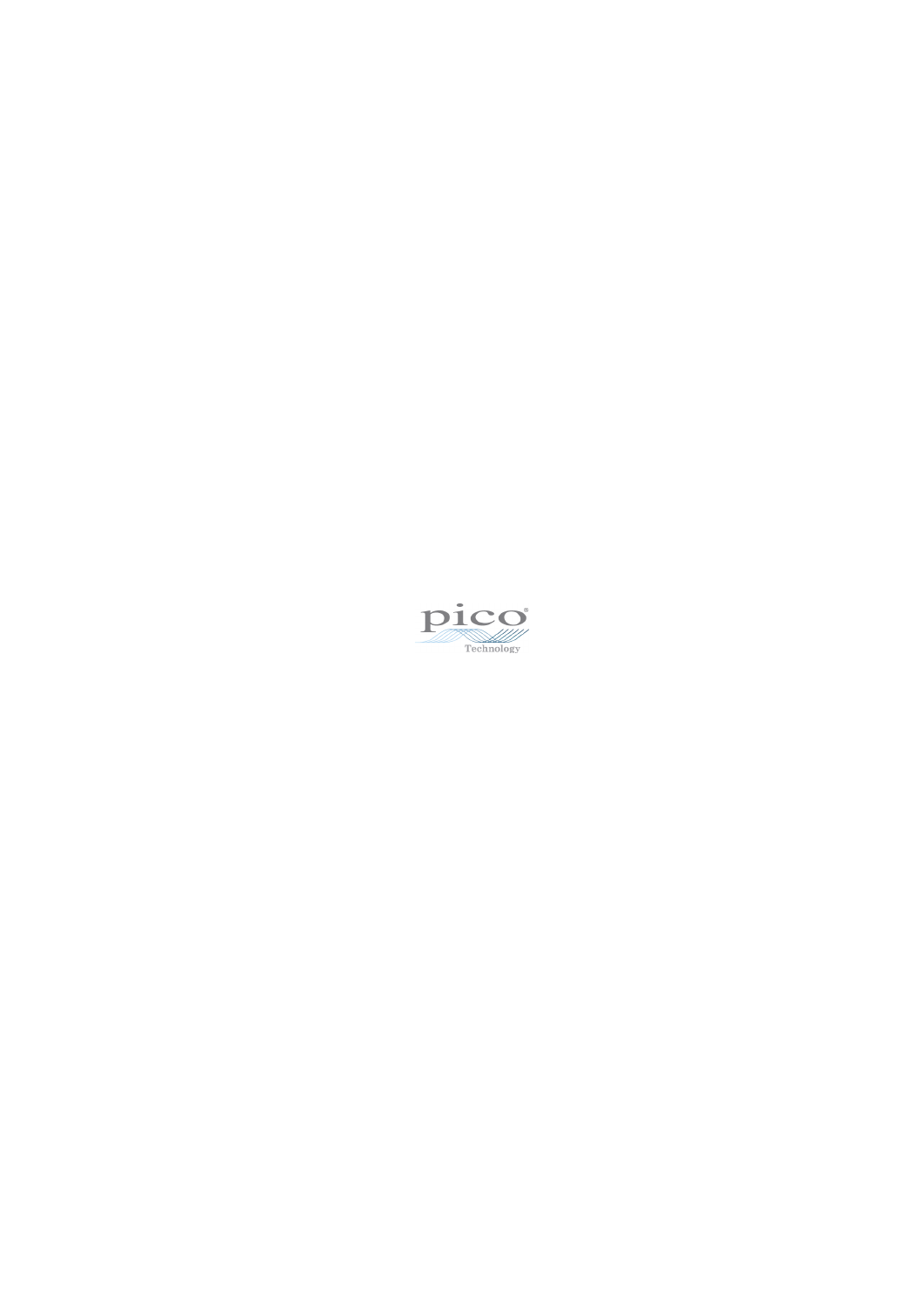# <span id="page-4-0"></span>1 Introduction

### 1.1 Overview

The PicoScope 2104 and 2105 PC Oscilloscopes are low-cost handheld instruments that are fully USB 2.0-capable and backwards-compatible with USB 1.1.There is no need for an additional power supply, as power is taken from the USB port.

With the PicoScope software, you can use your instrument as a PC Oscilloscope and spectrum analyser; and with the PicoLog software, you can use it as a data logger.

Each product pack contains the following items:

- **PicoScope 2104 or 2105 PC Oscilloscope**
- Software CD
- **Accessories kit**
- **Quick start quide**

Please read the important information in this introductory section and then proceed to the Installation [instructions](#page-9-0).

For information on programming with the PicoScope 2000 Series API, see the PicoScope 2000 Series Programmer's Guide, which can be downloaded from our website.

### <span id="page-4-1"></span>1.2 Safety symbols

**Warning Triangle**



This symbol indicates that a safety hazard exists on the indicated connections if correct precautions are not taken. Ensure that you read all safety documentation associated with the product before using it.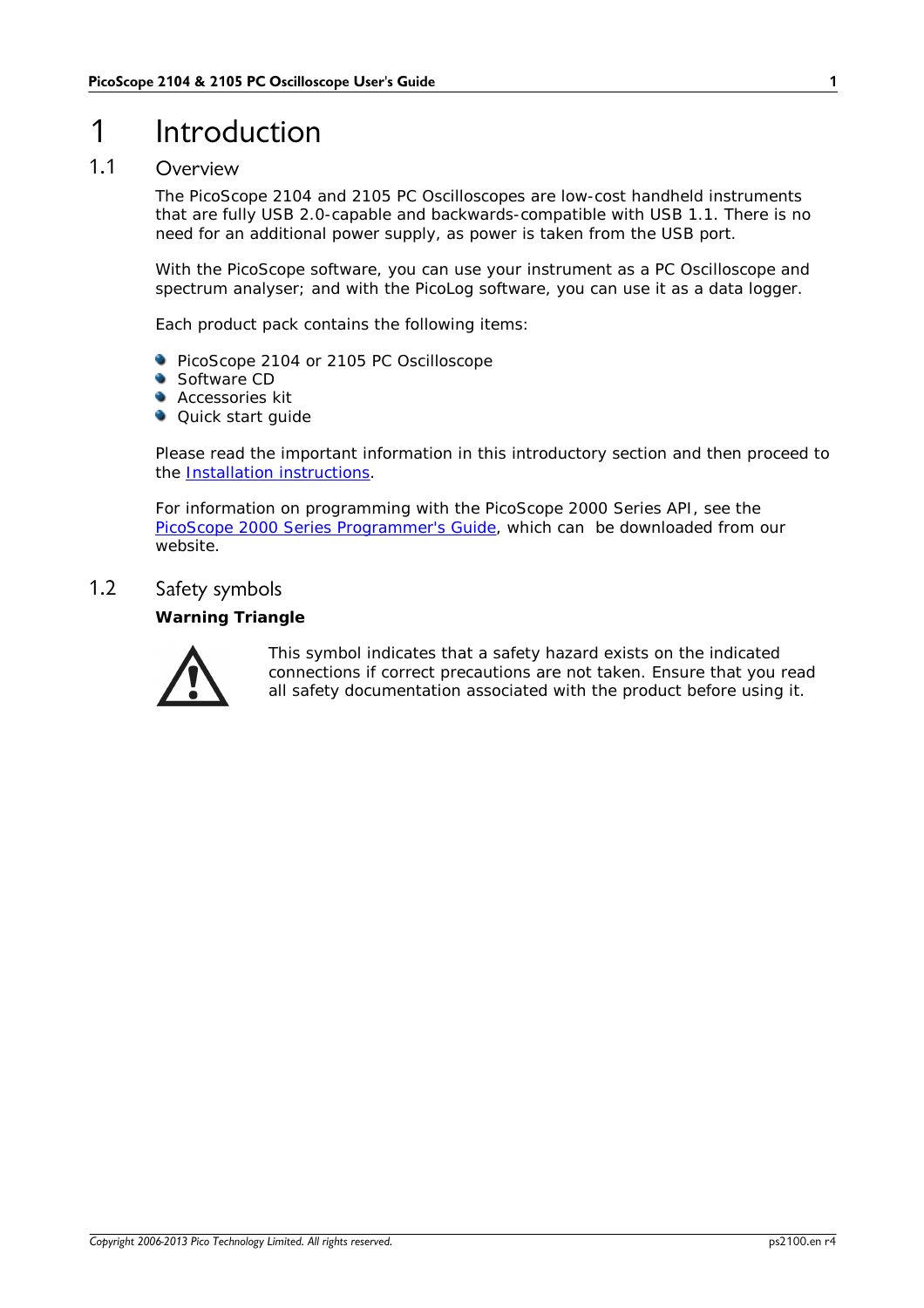### <span id="page-5-0"></span>1.3 Safety warning

We strongly recommend that you read the general safety information below before using your PicoScope PC Oscilloscope for the first time. Safety protection built in to the equipment may cease to function if the equipment is used incorrectly. This could cause damage to your computer, or lead to injury to yourself and others.

#### **Maximum input range**

The PicoScope 2104 and 2105 PC oscilloscopes are designed to measure voltages in the range -20 V to +20 V and are protected against continuous or transient overvoltages of up to  $\pm 50$  V. Any voltages in excess of  $\pm 50$  V may cause permanent damage to the oscilloscope or to your computer.

#### **Measurement category**

PicoScope 2000 Series PC Oscilloscopes are rated for use in measurement category I **(EN61010 CAT I)**, which covers measurements on circuits not connected to the mains. You must not use your PicoScope PC Oscilloscope to make measurements on any circuit directly connected to the mains, unless you use a purpose-built isolating probe rated for the appropriate voltage and measurement category.

#### **Safety grounding**

The PicoScope PC Oscilloscopes connect directly to the ground of a computer through the interconnecting cable provided.

As with most oscilloscopes, avoid connecting the ground input to any source other than ground. If in doubt, use a meter to check that there is no significant AC or DC voltage between the ground input of the oscilloscope and the point to which you intend to connect it. Failure to check may cause damage to your computer, or lead to injury to yourself and others.

You should assume that the product does not have a protective safety earth.

#### **Repairs**

PicoScope PC Oscilloscopes contain no user-serviceable parts. Repair or calibration of the unit requires specialised test equipment and must be performed only by Pico Technology. Spare probe tips are available from Pico Technology and its authorised distributors.

### <span id="page-5-1"></span>1.4 FCC notice

This equipment has been tested and found to comply with the limits for a Class A digital device, pursuant to **Part 15 of the FCC Rules**. These limits are designed to provide reasonable protection against harmful interference when the equipment is operated in a commercial environment. This equipment generates, uses, and can radiate radio frequency energy and, if not installed and used in accordance with the instruction manual, may cause harmful interference to radio communications. Operation of this equipment in a residential area is likely to cause harmful interference in which case the user will be required to correct the interference at his own expense.

For safety and maintenance information see the safety [warning.](#page-5-0)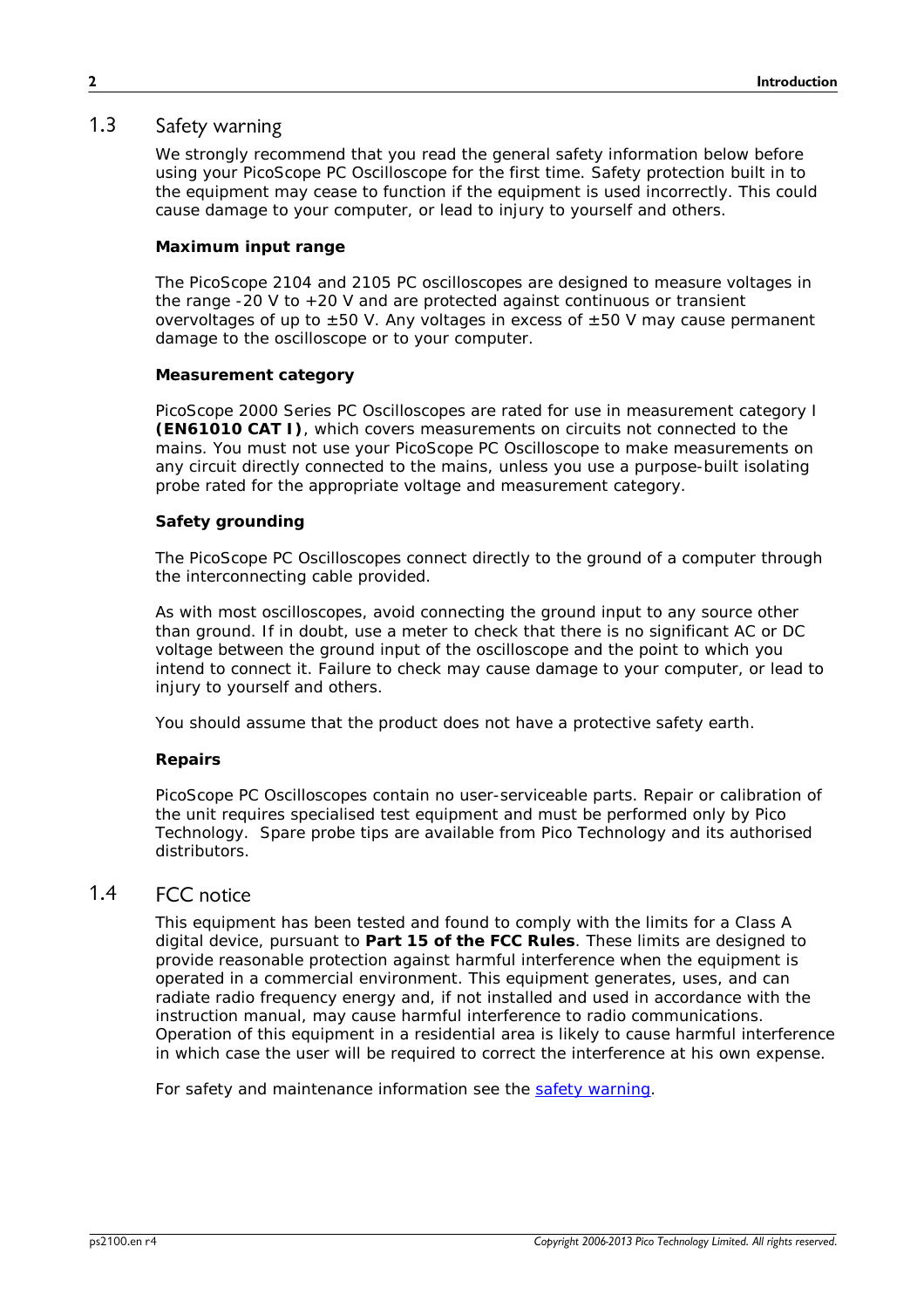### <span id="page-6-0"></span>1.5 CE notice

The PicoScope 2104 and 2105 PC Oscilloscopes meet the intent of the **EMC directive 89/336/EEC** and have been designed to **EN61326-1 (1997) Class A Emissions and Immunity** standard.

The devices also meet the intent of the **Low Voltage Directive** and have been designed to meet the **BS EN 61010-1:2001 IEC 61010-1:2001** (safety requirements for electrical equipment, control, and laboratory use) standard.

### <span id="page-6-1"></span>1.6 Licence conditions

The material contained in this release is licensed, not sold. Pico Technology Limited grants a licence to the person who installs this software, subject to the conditions listed below.

#### **Access**

The licensee agrees to allow access to this software only to persons who have been informed of these conditions and agree to abide by them.

#### **Usage**

The software in this release is for use only with Pico products or with data collected using Pico products.

#### **Copyright**

Pico Technology Limited claims the copyright of, and retains the rights to, all material (software, documents etc.) contained in this release. You may copy and distribute the entire release in its original state, but must not copy individual items within the release other than for backup purposes.

#### **Liability**

Pico Technology and its agents shall not be liable for any loss, damage or injury, howsoever caused, related to the use of Pico Technology equipment or software, unless excluded by statute.

#### **Fitness for purpose**

Because no two applications are the same, Pico Technology cannot guarantee that its equipment or software is suitable for a given application. It is your responsibility, therefore, to ensure that the product is suitable for your application.

#### **Mission-critical applications**

This software is intended for use on a computer that may be running other software products. For this reason, one of the conditions of the licence is that it excludes usage in mission-critical applications; for example, life-support systems.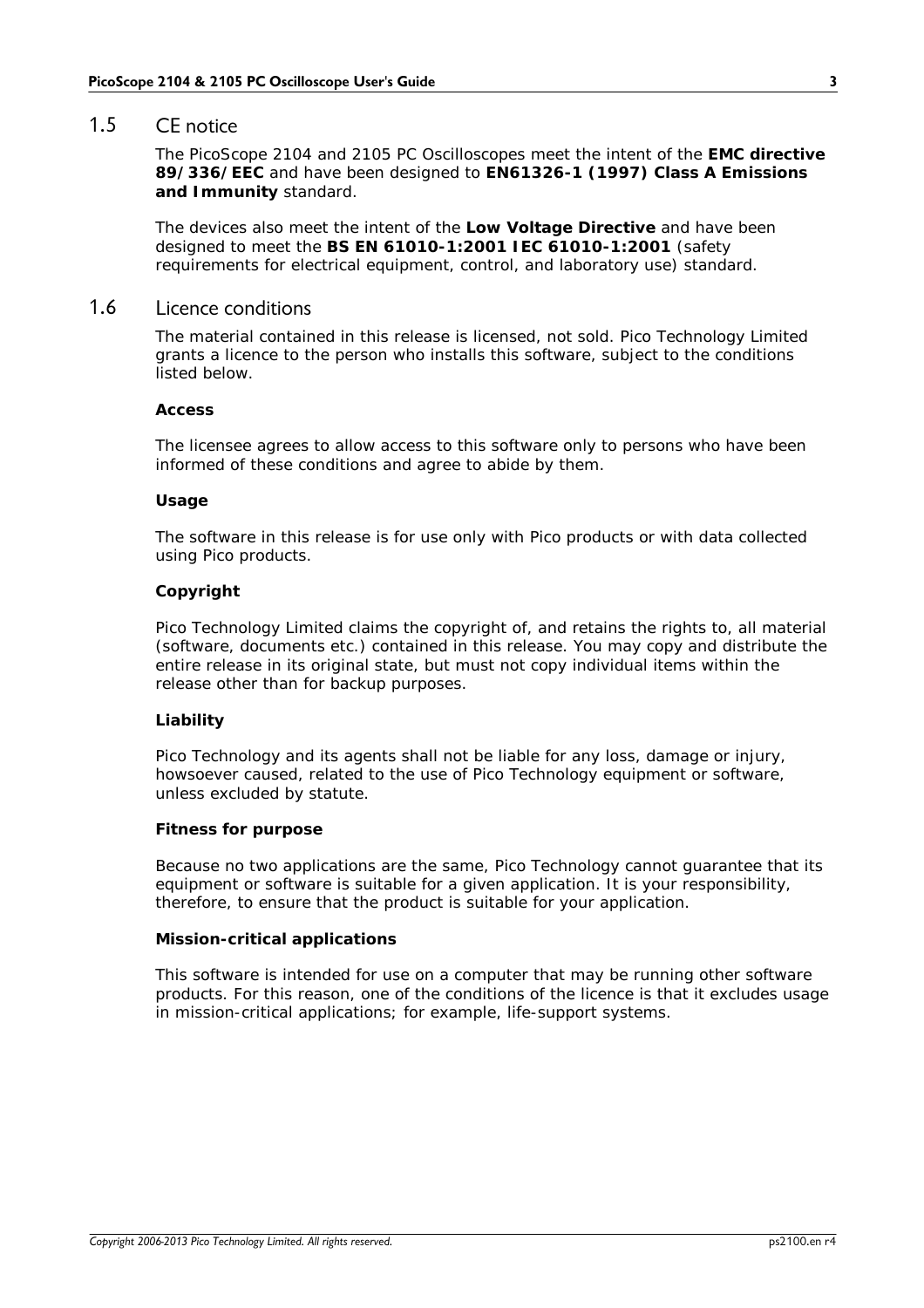### <span id="page-7-0"></span>1.7 Trademarks

- **Delphi** is a registered trademark of Borland Software Corporation.
- **LabView** is a registered trademark of National Instruments Corporation.
- **Pentium** is a registered trademark of Intel Corporation.
- **Pico Technology Limited, PicoLog** and **PicoScope** are internationally registered trademarks.
- **Windows, Excel and Visual Basic are registered trademarks of Microsoft** Corporation.

### <span id="page-7-1"></span>1.8 Warranty

Pico Technology warrants upon delivery, and for a period of 24 months unless otherwise stated from the date of delivery, that the Goods will be free from defects in material and workmanship.

Pico Technology shall not be liable for a breach of the warranty if the defect has been caused by fair wear and tear, wilful damage, negligence, abnormal working conditions or failure to follow Pico Technology's spoken or written advice on the storage, installation, commissioning, use or maintenance of the Goods or (if no advice has been given) good trade practice; or if the Customer alters or repairs such Goods without the written consent of Pico Technology.

### <span id="page-7-2"></span>1.9 Company details

**Address:**

Pico Technology Ltd. James House Colmworth Business Park St Neots Cambridgeshire PE19 8YP United Kingdom

| Phone: | +44 (0) 1480 396 395 |
|--------|----------------------|
| Fax:   | +44 (0) 1480 396 296 |

**Email:**

| <b>Technical Support:</b> | support@picotech.com |
|---------------------------|----------------------|
| Sales:                    | sales@picotech.com   |

**Web site:** [www.picotech.com](http://www.picotech.com)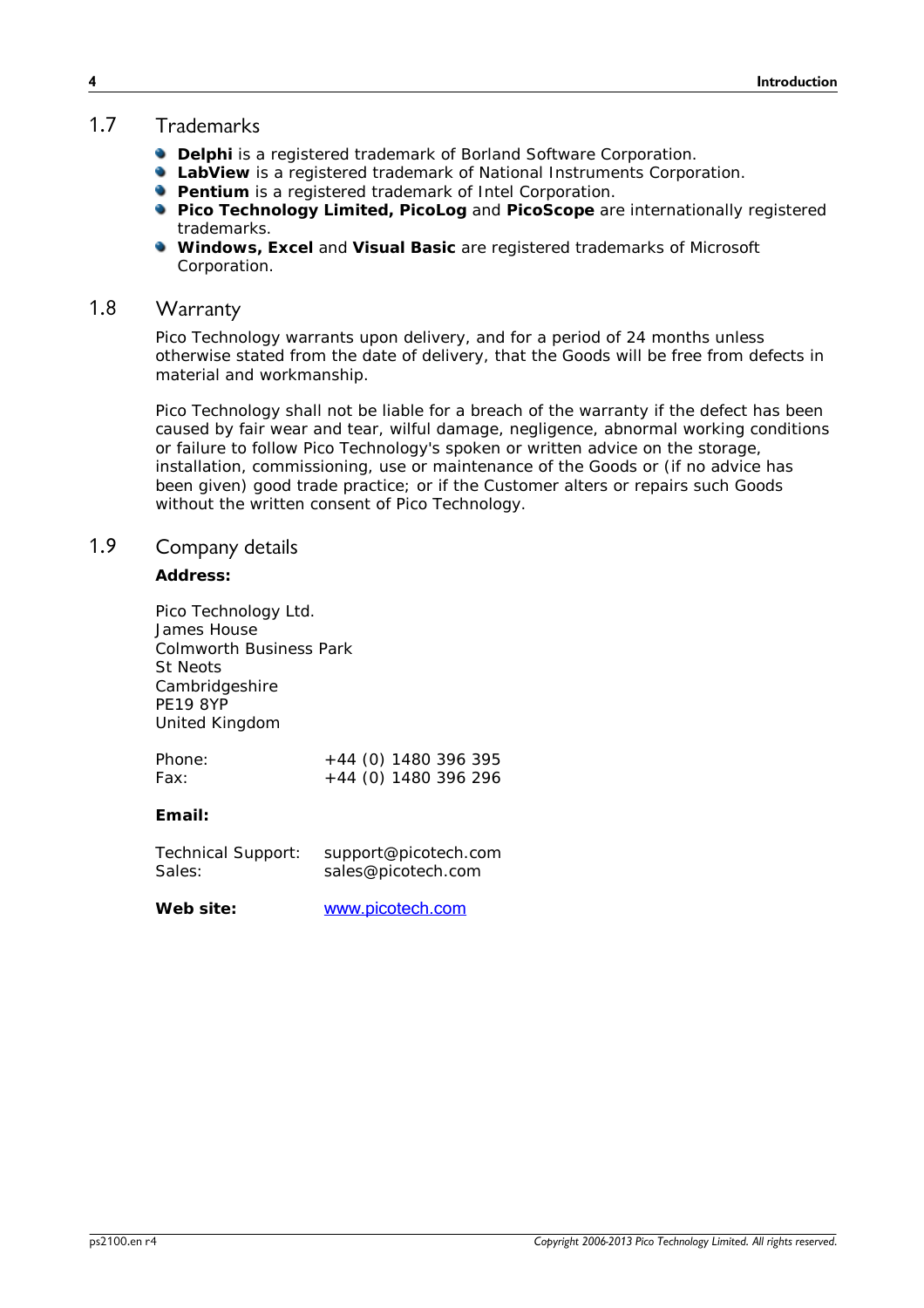# <span id="page-8-0"></span>2 Product information

### 2.1 Minimum system requirements

For the PicoScope PC Oscilloscope to operate, a computer with the minimum system requirements to run Windows or the following (whichever is the higher specification) is required:

| Processor        | Pentium class processor or equivalent, minimum.                                                                                                                      |
|------------------|----------------------------------------------------------------------------------------------------------------------------------------------------------------------|
| Memory           | 32 MB minimum.                                                                                                                                                       |
| Disk space       | 10 MB minimum.                                                                                                                                                       |
| Operating system | Microsoft Windows XP SP3 or later.                                                                                                                                   |
| Ports            | USB 1.1 compliant port minimum. USB 2.0 compliant port<br>recommended. Must be connected direct to the port or a<br>powered USB hub. Will not work on a passive hub. |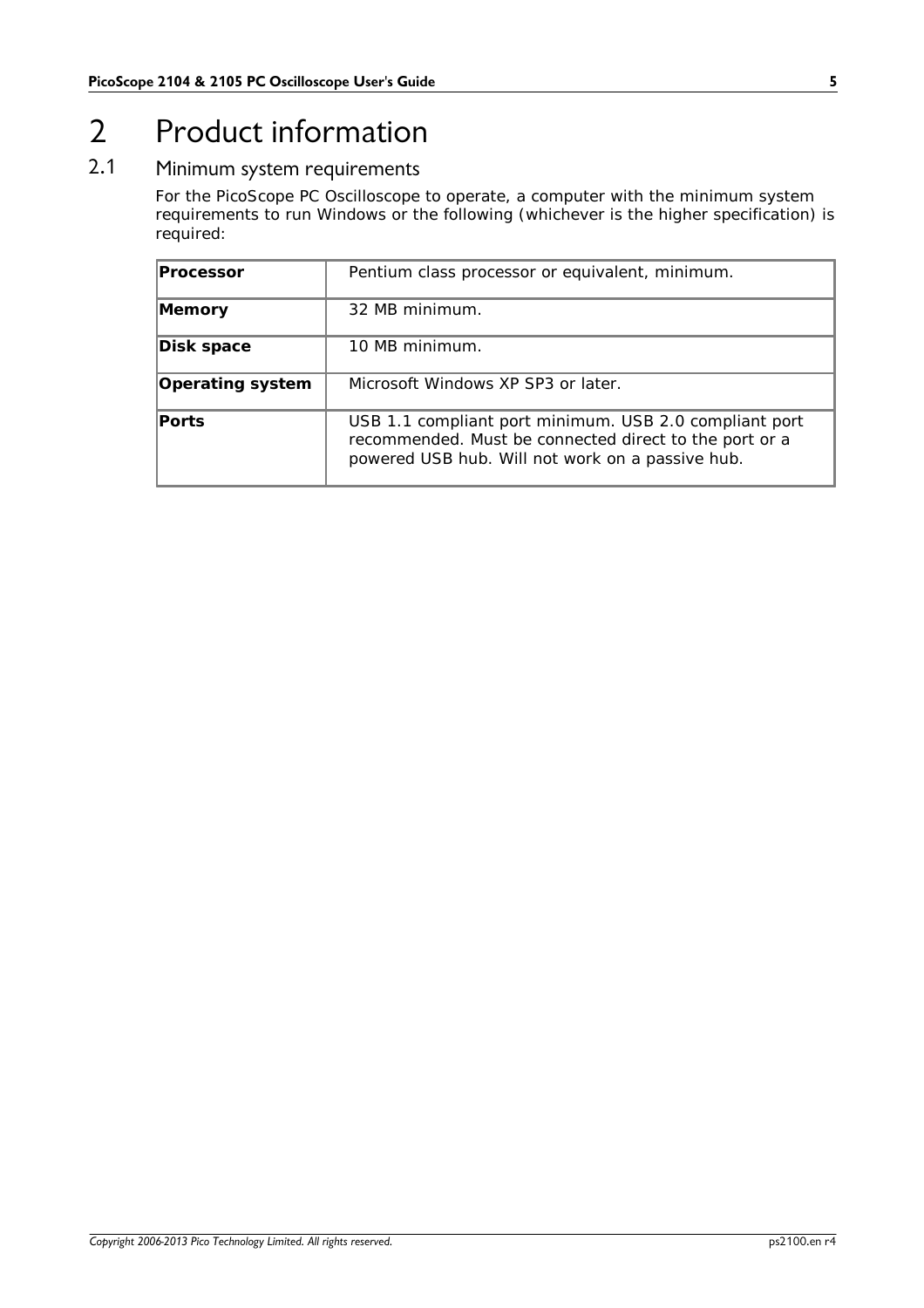### <span id="page-9-0"></span>2.2 Installation instructions

#### **Important**

**Do not connect the PicoScope PC Oscilloscope to your PC until you have installed the software.**

- Install the software by following the steps in the installation guide supplied with your oscilloscope.
- Connect the oscilloscope's USB cable to the PC.
- There is no need for an additional power supply as power is drawn from the USB port.

#### **Checking the installation**

Once you have installed the software, ensure that the PicoScope PC Oscilloscope is connected to the PC and then start the PicoScope or PicoLog software. PicoScope should show a small 50 Hz or 60 Hz mains signal in the oscilloscope window when you touch the probe tip with your finger. PicoLog, once configured for a PicoScope 2000 Series oscilloscope, should show a small noise voltage.

#### **Input connector**

The PicoScope 2104 and 2105 PC Oscilloscopes have a built-in oscilloscope probe. This can be unscrewed if damaged, and replaced with a spare part available from Pico Technology or its authorised distributors.

**Connectors and controls**



- 1.**USB cable**. After installing the Pico software, plug the free end of this cable into your computer's USB port.
- 2.**Probe**. Touch this to the signal to be measured. You can fit a probe hook or insulating collar to the end of the probe. All these accessories are supplied with the oscilloscope.
- 3.**Ground clip**. You must connect this clip, which is supplied in the accessories pack, to the ground reference point of the circuit or equipment under test. Do not rely on your computer to supply a ground connection through the USB cable.
- 4.**Illuminated button**. Press this briefly to start or stop the oscilloscope. Press and hold to activate automatic setup when running PicoScope. The light glows or flashes green when the oscilloscope is running, and glows red when the instrument is stopped.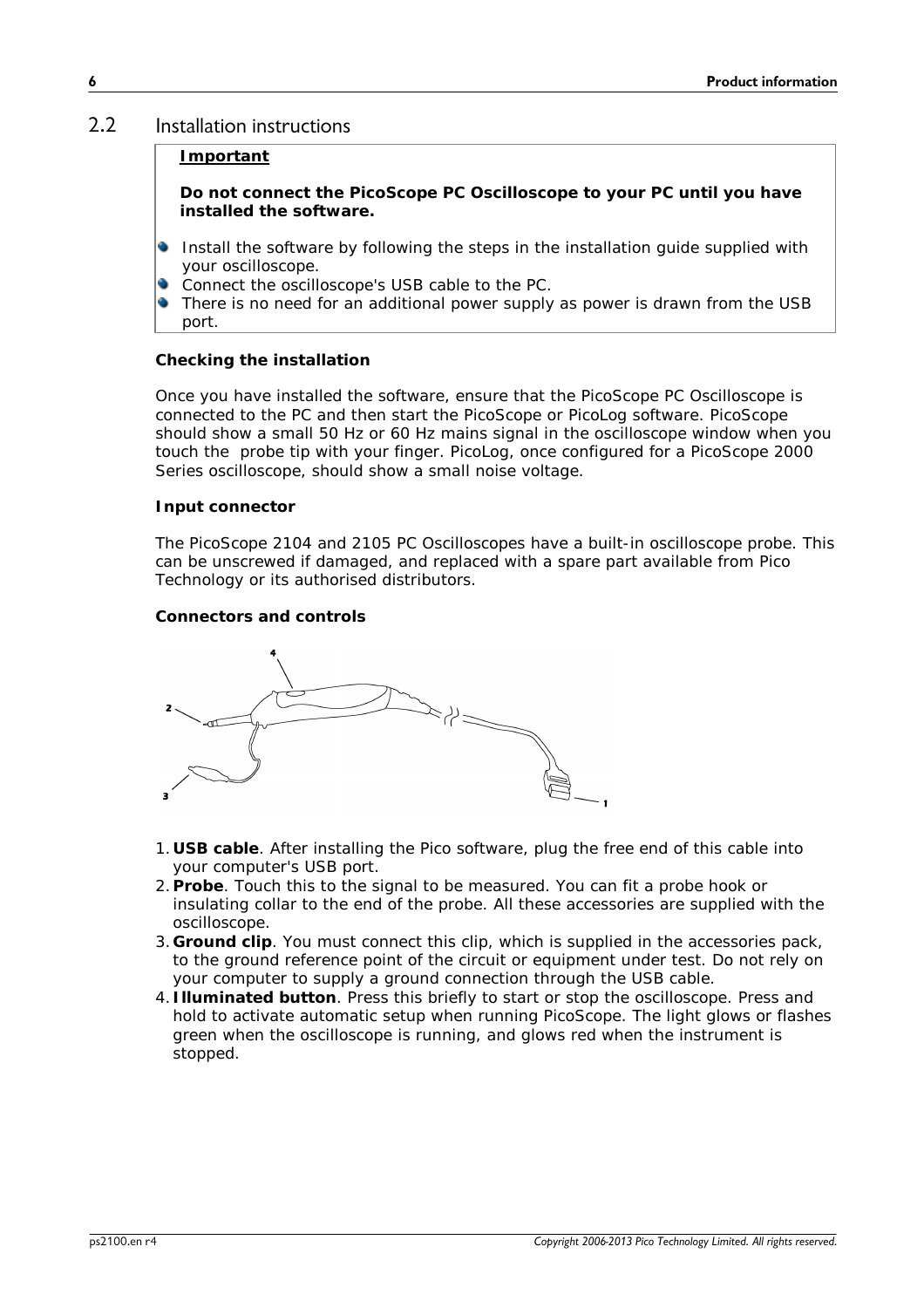### <span id="page-10-0"></span>2.3 Specifications

| Variant                                                             | PicoScope 2104                                                           | PicoScope 2105       |
|---------------------------------------------------------------------|--------------------------------------------------------------------------|----------------------|
| <b>Vertical Resolution</b>                                          | 8 bits                                                                   |                      |
| Analog Bandwidth                                                    | 10 MHz                                                                   | 25 MHz               |
| Maximum Sampling Rate<br>Real-time<br>Repetitive (using <b>ETS)</b> | 50 MS/s<br>$1$ GS/s                                                      | 100 MS/s<br>$2$ GS/s |
| Timebases                                                           | 10 ns/div to 50 s/div 5 ns/div to 50 s/div                               |                      |
| <b>Buffer Size</b>                                                  | 8k samples                                                               | 24k samples          |
| Input                                                               | Oscilloscope probe<br>$1 M\Omega    20 pF$<br>AC/DC coupling             |                      |
| Voltage Ranges                                                      | $\pm 100$ mV to $\pm 20$ V in 1, 2, 5 steps                              |                      |
| Accuracy                                                            | 3 % (voltage)<br>100 ppm (time)                                          |                      |
| Linearity                                                           | $<$ 1 LSB at 25 °C                                                       |                      |
| <b>Environmental Limits</b><br>Operating temperature                | 0 $\degree$ C to 45 $\degree$ C<br>(20°C to 30°C for quoted accuracy)    |                      |
| Operating humidity                                                  | 5% to 80% RH, non-condensing                                             |                      |
| Storage temperature                                                 | $-20^{\circ}$ C to $+60^{\circ}$ C                                       |                      |
| Storage humidity                                                    | 5% to 95% RH, non-condensing                                             |                      |
| <b>Overload Protection</b>                                          | ±50 V (input to ground)                                                  |                      |
| PC Connection                                                       | <b>USB 2.0</b><br>Compatible with USB 1.1                                |                      |
| Power Supply                                                        | From USB port: 4.6 to 5.25 V @ 300 mA                                    |                      |
| <b>Maximum Dimensions</b>                                           | 220 mm long (probe only)<br>3 m long (including cable)<br>32 mm diameter |                      |
| Weight                                                              | 100 grams                                                                |                      |
| Compliance                                                          | CE standard; FCC standard                                                |                      |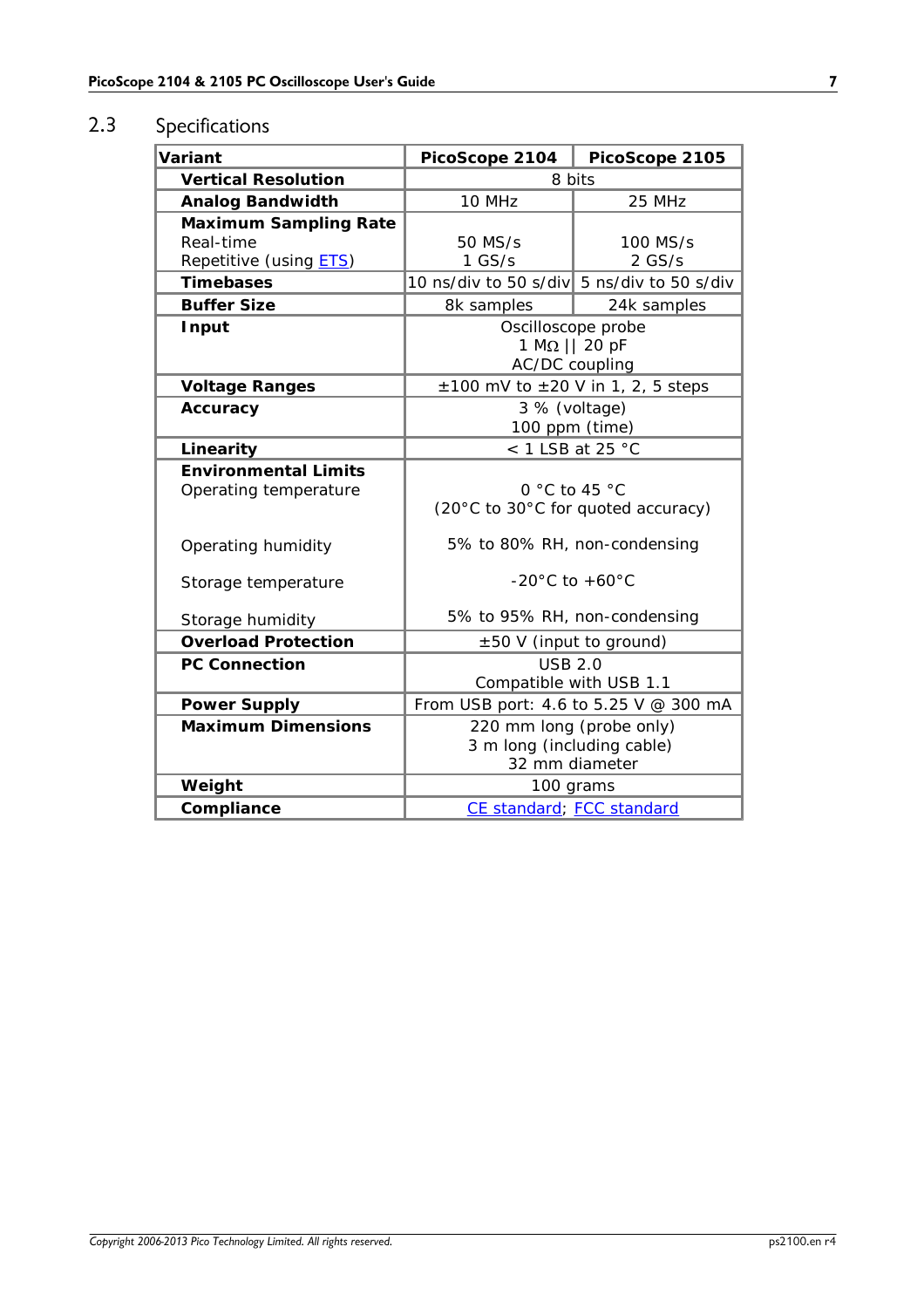# <span id="page-11-0"></span>3 Troubleshooting

### 3.1 Software error codes

**PicoLog reports error code 1**

This error is reported when you try to open more than 4 PicoScope PC Oscilloscopes on one machine. It is not possible to use more than 4 units with PicoLog.

**PicoScope or PicoLog reports error code 2**

This error is reported when the driver cannot allocate enough of the computer's memory to operate the unit. Consult the system [requirements](#page-8-0) section for more information.

**PicoScope or PicoLog reports error code 3**

This error indicates that a PicoScope 2000 Series PC Oscilloscope could not be found on your machine. Make sure the software is installed before the unit is plugged into the USB socket, and restart your computer.

Ensure that the Windows Device Manager mentions the PicoScope 2000 Series unit. If the unit is not mentioned there, contact Pico Technical Support for further advice.

**PicoScope or PicoLog reports error code 4, 5 or 6**

These errors are reported when there is a problem with the unit itself. They could arise from configuration settings being corrupted, or a firmware or hardware error.

Unplug the unit, wait a few seconds, and reconnect it to the USB port. If the error is still reported, consult Pico Technical Support for further advice.

**PicoScope or PicoLog reports error code 7**

This error is reported if the operating system is not recent enough to support the PicoScope 2000 Series PC Oscilloscope. Consult the system [requirements](#page-8-0) section for more information.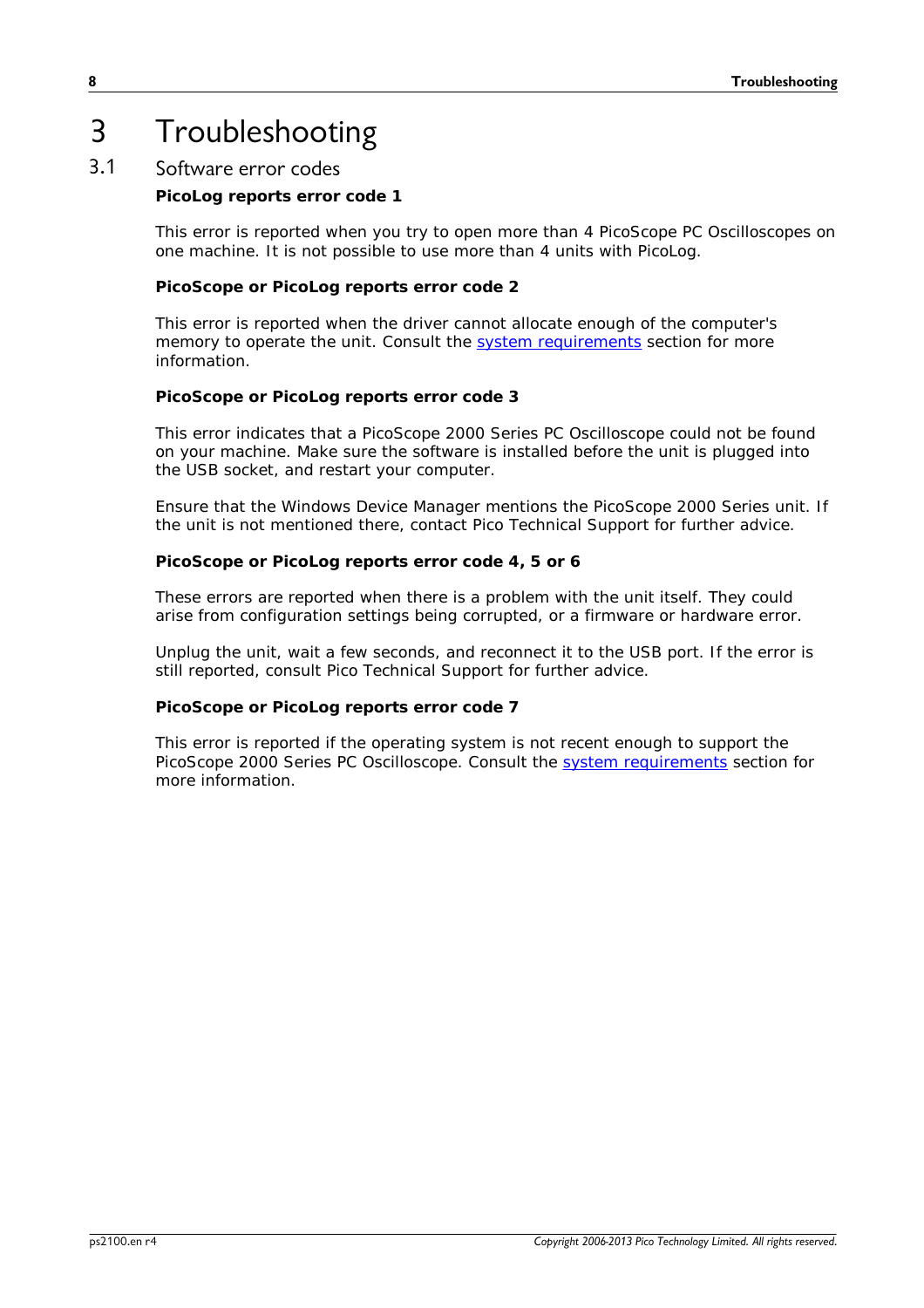# <span id="page-12-0"></span>4 Glossary

**AC/DC switch.** To switch between measuring alternating current and direct current, select AC or DC from the control on the oscilloscope toolbar of the PicoScope software application. Choose the setting to suit the characteristics of the input signal.

**Analog bandwidth.** The input frequency at which the signal amplitude has fallen by 3 dB, or by half the power, from its nominal value.

**Block mode.** A sampling mode in which the computer prompts the PC Oscilloscope to collect a block of data into its internal memory before stopping the unit and transferring the whole block into computer memory. This is the best mode to use when the input signal being sampled contains high frequencies. Note: To avoid aliasing effects, the sampling rate must be greater than twice the maximum frequency in the input signal.

**Buffer size.** The size of the PicoScope PC Oscilloscope buffer memory. The unit uses this to store data temporarily, so that it can sample data independently of the speed at which it can transfer data to the computer.

**Driver.** A software application that controls a piece of hardware. The driver for the PicoScope 2000 Series PC Oscilloscopes is supplied in the form of a 32-bit Windows DLL. This is used by the PicoScope and PicoLog software to control the units.

<span id="page-12-1"></span>**ETS.** Equivalent time sampling. The PicoScope 2104 and 2105 can collect data over a number of cycles of a repetitive waveform to give a higher effective sampling rate than is possible for a single cycle. Equivalent time sampling allows the oscilloscope to use faster timebases than those available in real-time mode.

**Maximum sampling rate.** A figure indicating the maximum number of samples the unit is capable of acquiring per second. Maximum sample rates are usually given in MS/s (megasamples per second) or GS/s (gigasamples per second). The higher the sampling speed of the oscilloscope, the more accurate the representation of the highfrequency details in a fast signal.

**Oversampling.** A method of increasing the effective resolution of a measurement by sampling faster than the required sampling rate, then averaging the extra samples. An oversampling factor of four increases the effective resolution by one bit, but this increased resolution comes at the expense of reducing the maximum sampling rate by the same factor.

**PC Oscilloscope.** A virtual instrument consisting of a PicoScope PC Oscilloscope and the PicoScope software application.

**PicoLog software.** This is a software product that accompanies all our oscilloscopes. It turns your PC into a data logger and chart recorder.

**PicoScope 2000 Series.** A range of low-cost PC Oscilloscopes that includes the PicoScope 2202 entry-level unit and 2104 and 2105 variants.

**PicoScope software.** This is a software product that accompanies all our oscilloscopes. It turns your PC into an oscilloscope, spectrum analyzer, and meter display.

**Real-time continuous mode.** A sampling mode in which the software repeatedly requests single samples from the PC Oscilloscope. This mode is suitable for low sampling rates when you require the latest sample to be displayed as soon as it is captured.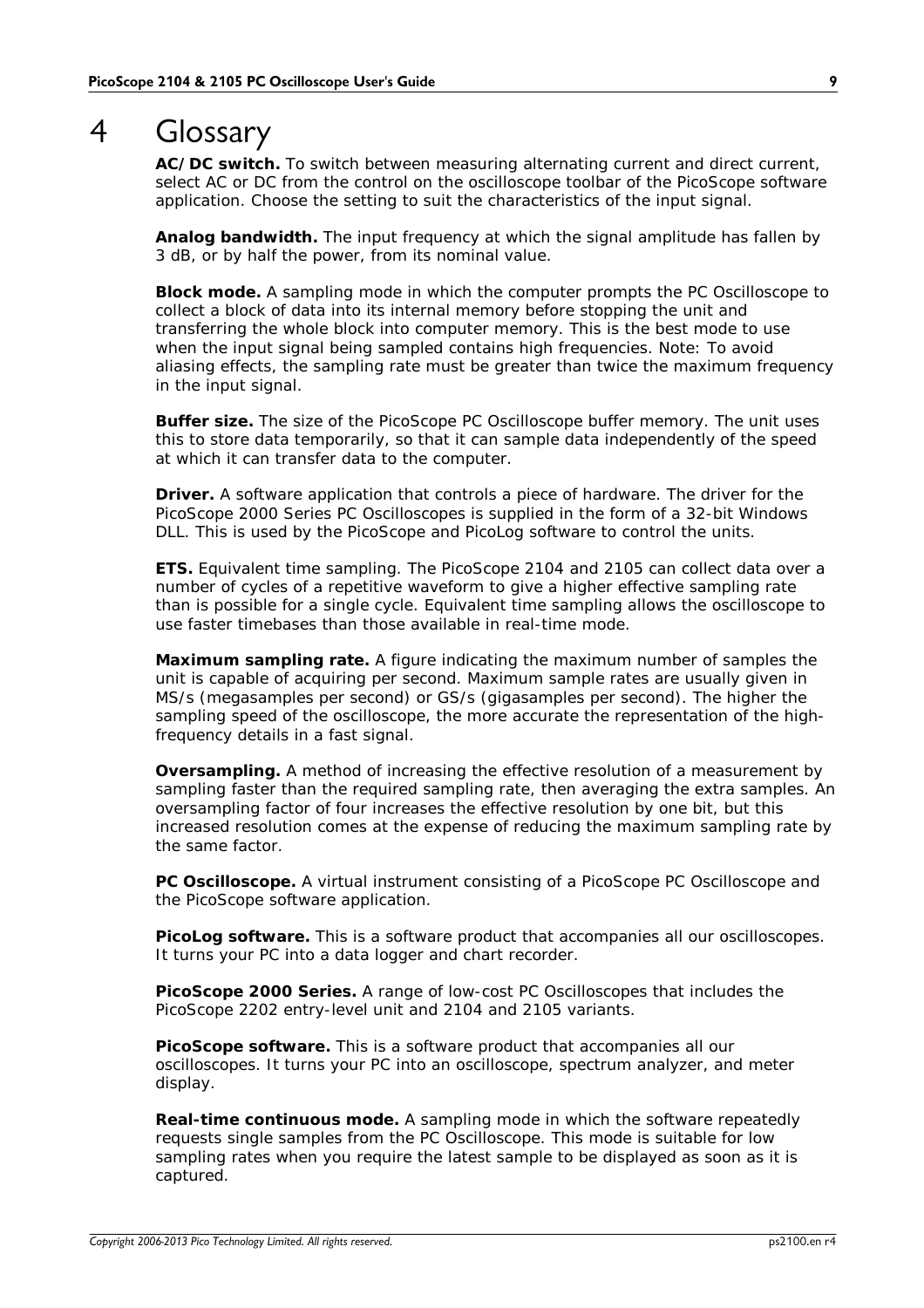**Streaming mode.** A sampling mode in which the PC Oscilloscope samples data and returns it to the computer in an unbroken stream. This mode of operation is suitable when the input signal being sampled contains only low frequencies.

**Timebase.** The timebase controls the time interval represented across the width of the oscilloscope screen. If you select "Scope timebase is time per division" in the **Scope Advanced Options** dialog box in the PicoScope application (**Settings | Options, Advanced**), it works like a traditional bench-top oscilloscope. There are ten divisions across the screen, so the total time interval is ten times the timebase.

**USB 1.1.** Universal Serial Bus (Full Speed). This is a standard port that enables you to connect external devices to PCs. A typical USB 1.1 port supports a data transfer rate of 12 megabits per second, and is much faster than an RS-232 or COM port.

**USB 2.0.** Universal Serial Bus (High Speed). This is a standard port that enables you to connect external devices to PCs. A typical USB 2.0 port supports a data transfer rate 40 times faster than USB 1.1. USB 2.0 is backwards-compatible with USB 1.1.

**Vertical resolution.** A value, in bits, that indicates the number of input voltage levels that the oscilloscope can distinguish. Calculation techniques can improve the effective resolution.

**Voltage range.** The range of input voltages that the PC Oscilloscope will measure in a given mode.

**Windows Device Manager.** Windows Device Manager is a component of Microsoft Windows that displays the current hardware configuration of your computer. On Windows 2000, XP or Vista, right-click My Computer, choose Properties, click the **Hardware** tab and then the **Device Manager** button.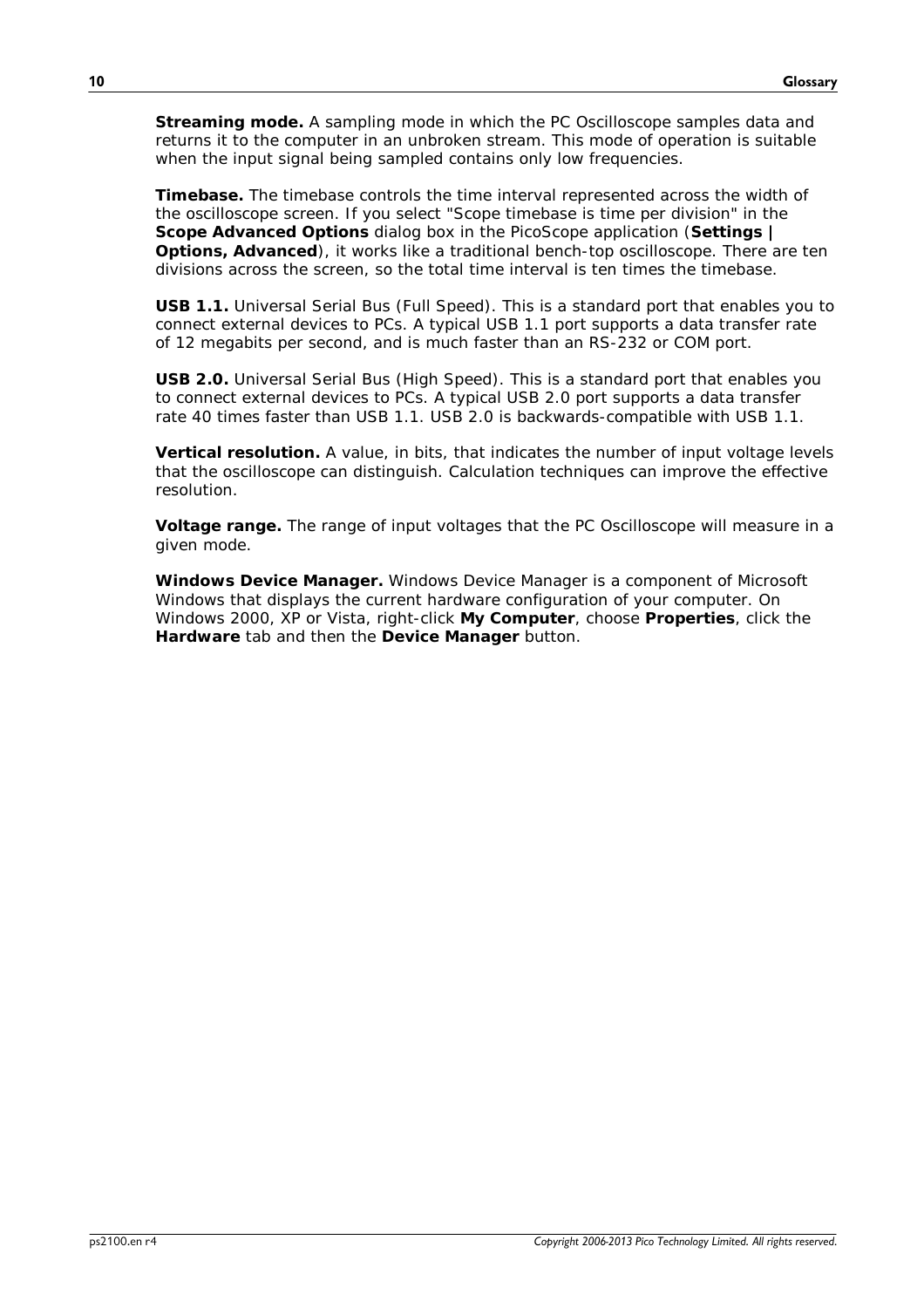### Index

# A

Accuracy 7 Analog bandwidth 7

# B<sub>a</sub>

Buffer size 7

### C

Calibration 2 Compliance 7 Contact details 4

### D<sub>a</sub>

Data logger 1 Dimensions, maximum 7 Driver 8 Driver error codes 8

# E

Error codes 8 ETS 7

# G

Ground clip 6

# H

Humidity 7

### I

Illuminated button 6 Input 7 Input connector 6 Input range, maximum 7 Installation 6

### L

Licence conditions 3 Light 6 Linearity 7

### O

Operating environment 7 Overload protection 7

### P<sub>p</sub>

PC connection 7 PC oscilloscopes 1, 3 Pico Technical Support 8 PicoLog software 1 PicoScope 2000 Series PC Oscilloscopes 1, 2, 3, 8 PicoScope software 1 Power supply 7 Probe 6

### R<sub>a</sub>

Repair 2

### S

Safety symbols 1 Safety warning 2 Sampling rate, maximum 7 Software error codes 8 Spectrum analyser 1 System requirements, minimum 5

# T<sub>a</sub>

Technical support 8 Temperature 7 Test equipment 2 Timebase 7 Trademarks 4

### U<sub>v</sub>

USB 1 USB cable 6 USB port 8

# V

Vertical resolution 7 Voltage ranges 7

# W

Warranty 4 Windows Device Manager 8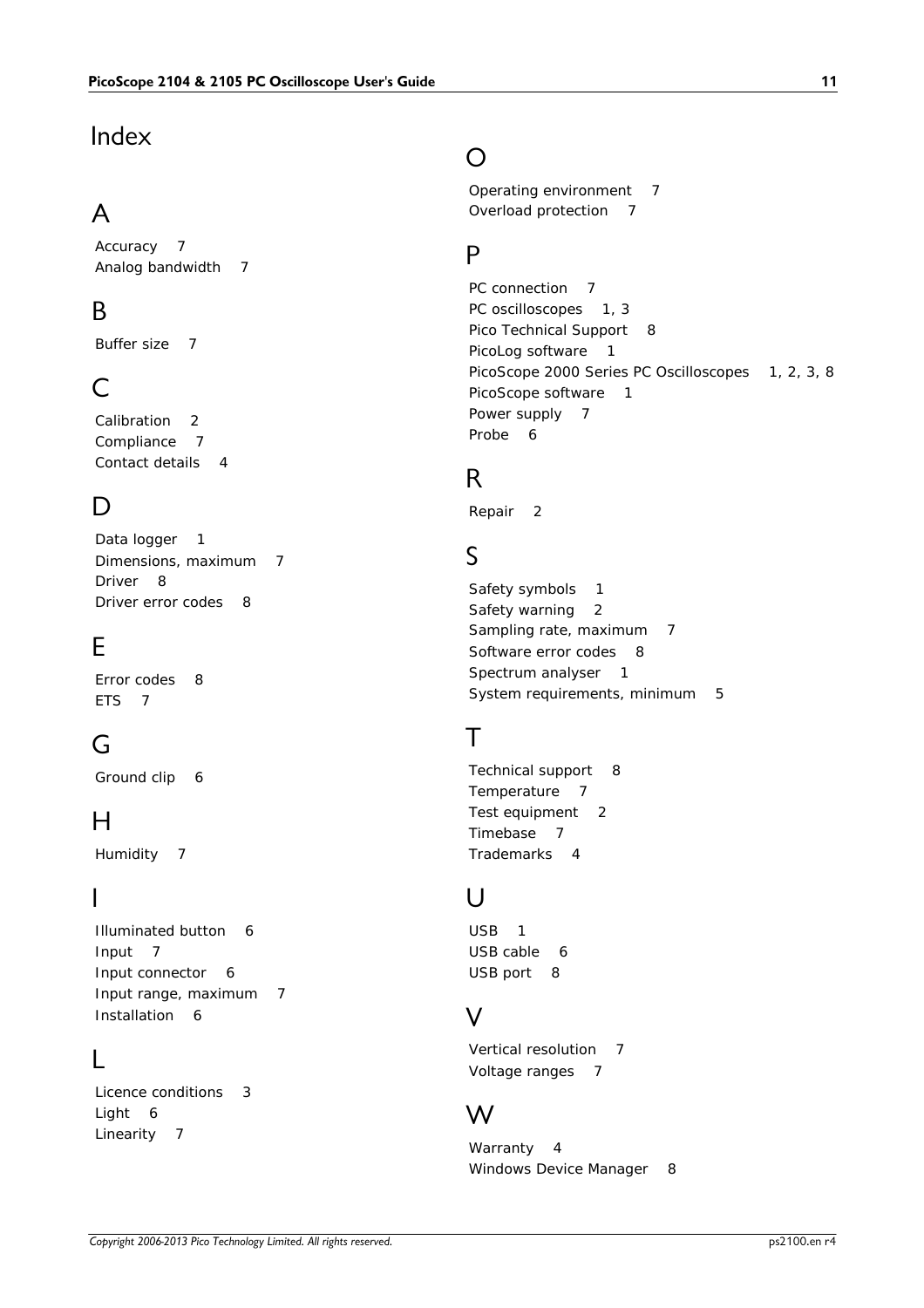